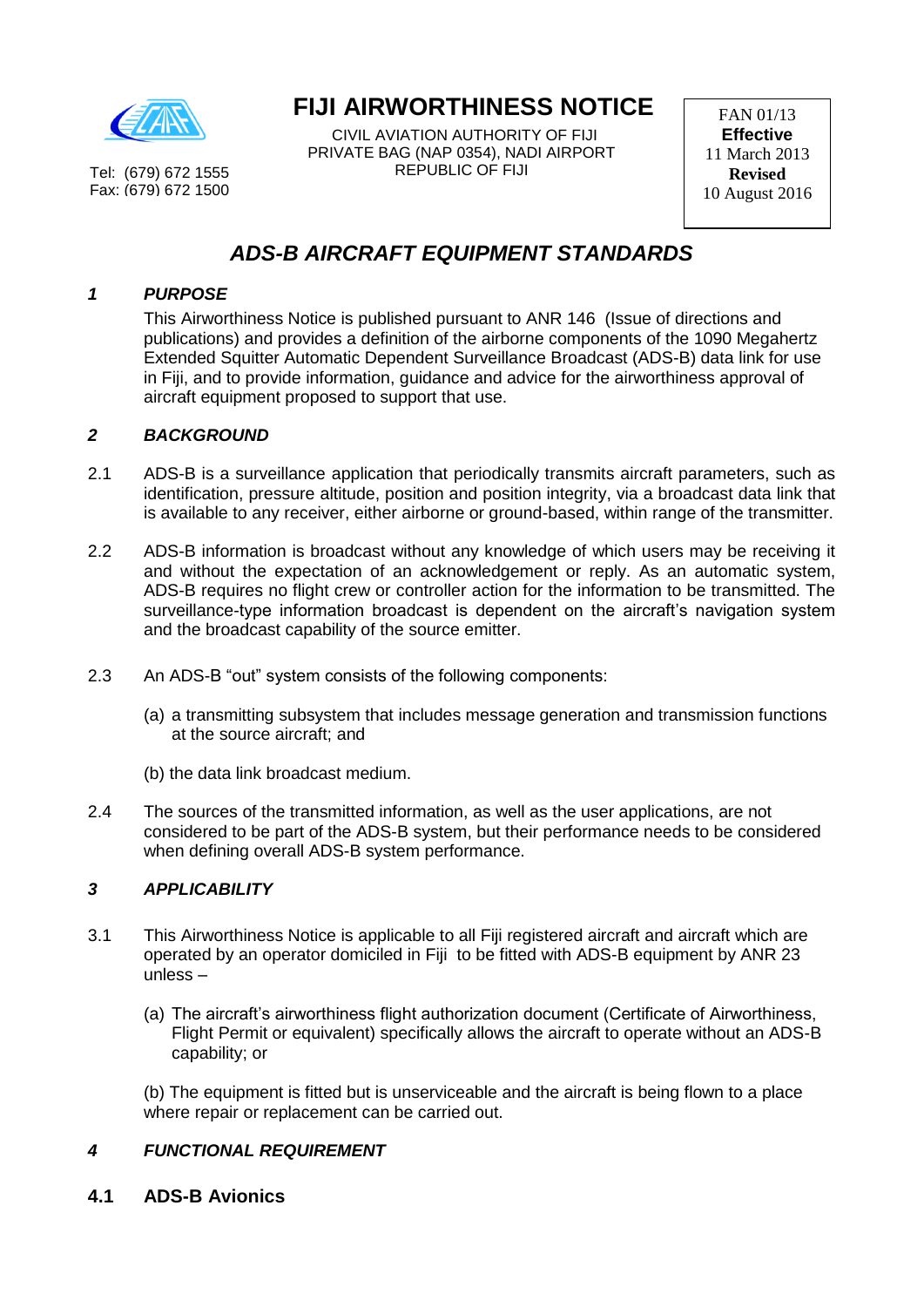- 4.1.1 For an aircraft to be ADS-B capable, it requires:
	- $\triangleright$  appropriate data sources, and
	- $\triangleright$  an ADS-B transmitter to broadcast the data in a predetermined standard format.

#### **4.2 ADS-B Transmitter**

- 4.2.1 The ADS-B transmitter needs to comply with the minimum performance standards detailed in RTCA Document DO-260, DO-260A or DO-260B Paragraph 2.2 as appropriate for the aircraft type.
- 4.2.2 For ADS-B data to be universally usable, it needs to be transmitted in the formats and characteristics defined in the following standards -
	- $\triangleright$  ICAO Annex 10 to the convention on International Civil Aviation, Volume III and IV, Amendment 85;
	- $\triangleright$  RTCA/DO-260 Change 2 (systems compliant with earlier versions may continue to use HFOM in abnormal situations as described in Paragraph 4.2.9;
	- RTCA/DO-260A Change 2; or
	- > RTCA/DO-260B.

Compliance with RTCA/DO-260B is preferred – noting that this is the requirement being implemented in the USA, Australia and Europe.

- 4.2.3 To be useable for ATC surveillance in a "radar like" manner, ADS-B transmitters must transmit the following minimum data set: -
	- **►** Position (in extended squitter surface position message and in extended squitter airborne position message);
	- **Position Integrity Information** (e.g. NUC or NIC value transmitted in the "TYPE" code in extended squitter surface position message and in extended squitter airborne position message);
	- **Pressure Altitude** (in extended squitter airborne position message, GNSS height may also be transmitted in this message when barometric altitude is not available);
	- **Aircraft Identification** (in extended squitter identity and category message); and
	- **Version Number, SIL and NAC<sup>P</sup>** in aircraft operational status message, if the avionics equipment is RTCA/DO-260A or RTCA/DO-260B compliant.
- 4.2.3.1 To provide a more comprehensive data set to other stations, transmission of the following data is highly desirable, as it is used by the Fiji ATC system:
	- **SPI Indication** (in Surveillance Status Subfield of ADS-B airborne position messages);
	- **Emergency Flag** (in Surveillance Status Subfield of ADS-B airborne position messages);
	- **Emergency Priority Status Information** (may be broadcast in Extended Squitter Aircraft Status Message, RTCA/DO-260A or RTCA/DO-260B);
	- **Velocity Information** (Extended Squitter Velocity Message of Surface Position message);
	- **GNSS height** (GNSS Altitude Difference from Barometric Altitude in Extended Squitter Velocity message);
	- **Vertical rate** (in Extended Squitter Velocity message); and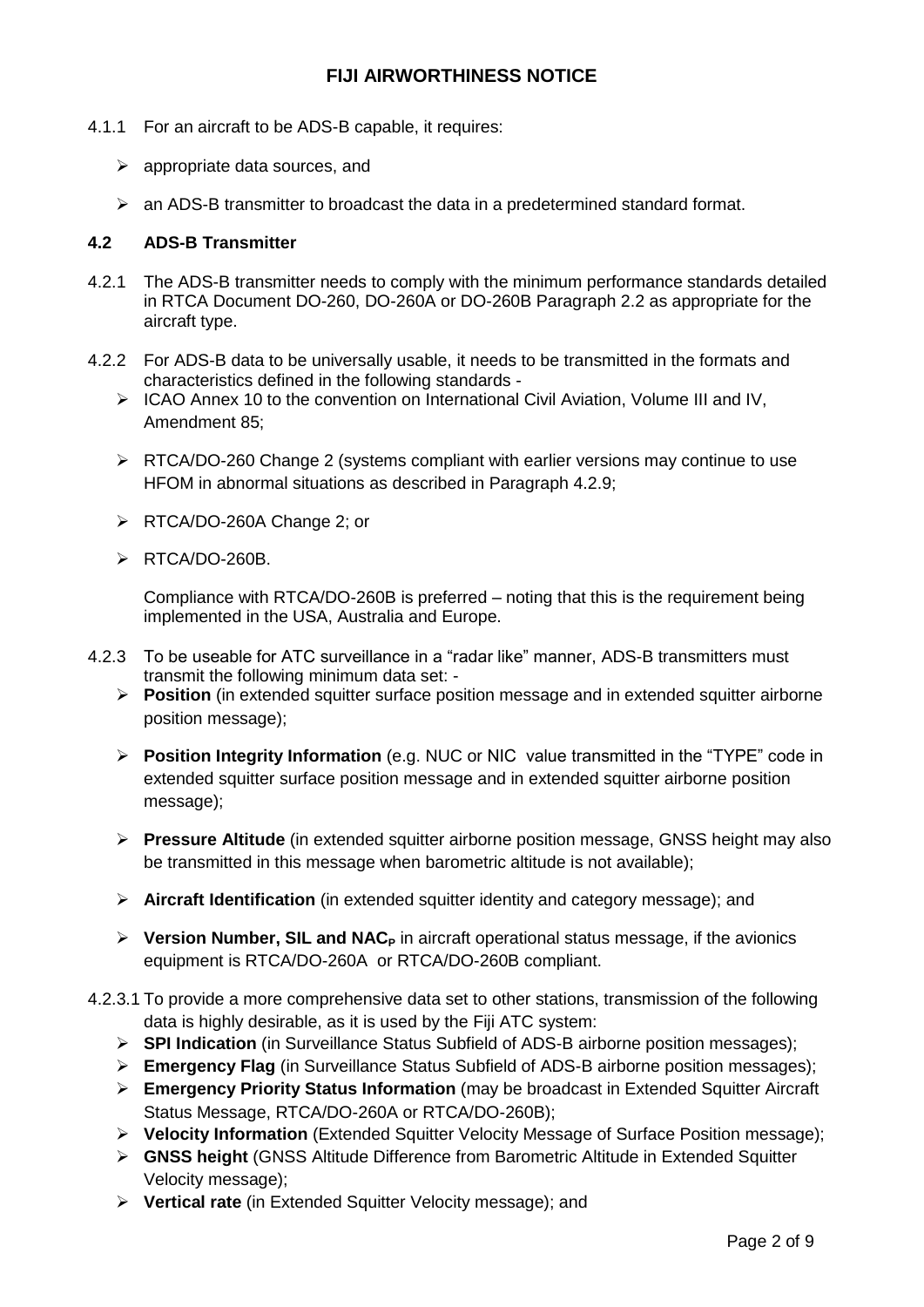- **Aircraft category** (ensure the parameter is correctly set in the extended squitter and category message).
- 4.2.4 Additional ADS-B data, defined in ICAO Annex 10, Volumes III and Volume IV, Amendment 85 or RTCA/DO- 260 or RTCA/DO-260A, may also be transmitted.
- 4.2.5 Operators installing systems compliant with RTCA/DO260-B are urged to configure their systems to transmit all available parameters. Utilization of the failure annunciation output is recommended – refer RTCA/DO-260B paragraph 2.2.11.5
- 4.2.6 Equipment marked as compliant with ATSO-C1004(a), ATSO-C1005(a), TSO-C166, TSO-C166a or TSO-C166b, are considered capable of transmitting data described above in the correct formats. Later versions of these TSOs are acceptable.
- 4.2.7 Transponders marked as compliant with the following standards
	- $\triangleright$  AEEC ARINC 718A;
	- $\triangleright$  TSO C112;
	- EUROCAE ED73B:
	- $\triangleright$  JTSO-2C112a; or
	- ETSO-2C112a

may be capable of transmitting this information in the correct formats. Functional testing of the installation would be required to confirm compliance.

- 4.2.8 RTCA/DO-260 compliant ADS-B transmitters use the Horizontal Protection Limit/Horizontal Integrity Limit (HPL/HIL) data from the GNSS receiver as the highest priority data source for determination of Navigation Uncertainty Category (NUC).
- 4.2.9 ADS-B transmitters compliant with pre RTCA/DO-260 Change 2 may use the Horizontal Figure of Merit (HFOM) data from the GNSS receiver during periods of HPL non-availability due to operational reasons (e.g. satellite geometry, etc); however this is considered to be an abnormal situation.
- 4.2.10 For RTCA/DO-260A and RTCA/DO-260B compliant transmitters, HPL is used for determination of Navigation Integrity Category (NIC) and Horizontal Figure of Merit (HFOM) is used for determination of Navigation Accuracy Category (NAC).
- 4.2.10 It is desirable but not essential that the flight crew have the ablity to disable the ADS-B function on instruction from ATC without disabling the operation of the ATC transponder function.
- 4.2.10 It is desirable but that the flight crew are able to initiate emergency messages and "ident" functions.
- 4.2.11 Transmitter antenna installation, including the need for antenna diversity, needs to comply with manufacturer's installation instructions for ATC transponders to ensure satisfactory functioning. This is particularly relevant to aircraft above 5700 kg, or with a maximum cruising speed greater than 463 km/h (250 Knots).

#### **4.3 ADS-B data sources (Essential)**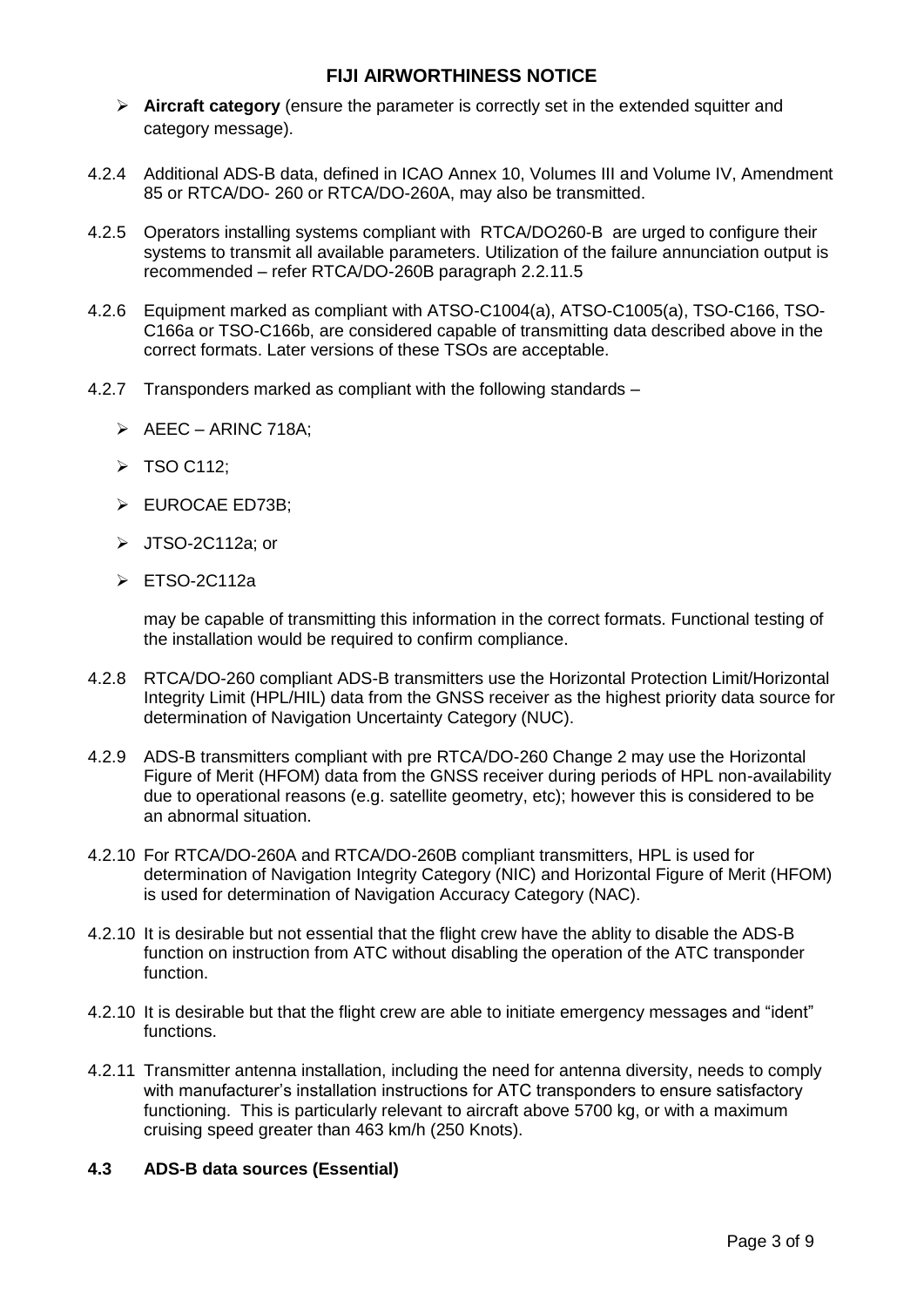4.3.1 The following section describes the minimum data necessary for ADS-B transmitters to function in the ATC environment (for more detailed requirements including references see Appendix A). Each category is essential to ensure the message being transmitted has all the relevant data necessary to enable separation to be calculated. Failure to comply may render the prospective operator unable to obtain the benefits of ADS-B separation.

#### **4.4 Positional data**

- 4.4.1 Accurate positional data is essential for the ADS-B system to operate in a "radar like manner" and be the basis for the allocation of separation between aircraft. Valid GNSS data input provides an acceptable accuracy and integrity for separation purposes with the delivery of position information at a periodic but randomised interval of less than or equal to one second.
- 4.4.2 GNSS equipment compliant with TSO-C145, TSO-C146, TSO-C196 or an equivalent standard acceptable to the Authority, are suitable for use with ADS-B. Later versions of these TSOs are acceptable.
- 4.4.3 Particular navigation packages that do not have a TSOA, but can be demonstrated to achieve the accuracy and integrity values required, may be acceptable to the Authority. In assessing the suitability of GNSS avionics that do not have a TSO-C145/146/196 authorisation, the Authority may consider the system differences from the standards documented in RTCA/DO-229C or RTCA/DO-316 (or later version), with particular regard to the following criteria:
	- $\triangleright$  The system's capability of delivering position information with a periodic interval of at least one second; and
	- $\triangleright$  The system can continuously output the HPL value to the ADS-B transmitter; and
	- $\triangleright$  The system has a capability to compute FDE (Fault Detection and Exclusion) in accordance with the definition at paragraph 1.7.3 of RTCA/DO-229D;
	- $\triangleright$  The system addresses Selective Availability (SA) in such a way that, for the purpose of HPL computation, it accounts for the absence of the SA of the GPS in accordance with paragraph 1.8.1.1 of RTCA/DO-229D

#### **4.5 Positional integrity data**

- 4.5.1 HPL integrity data needs to be provided to the ADS-B transmitter from the GNSS receiver on the same interface as the positional data. This data is typically available as ARINC429 label 130.
- 4.5.2 HFOM data shall be provided to the transponder on the same interface as the HPL data. HFOM typically uses ARINC429 label 247.
- 4.5.3 A RTCA/DO-260A or RTCA/DO-260B compliant installation will use the HFOM value to calculate NAC.
- 4.5.4 In some cases, such as during rare periods of inadequate satellites, HPL may not be delivered to the interface. In this case, a RTCA/DO-260 compliant installation may use the HFOM value to generate NUC during the period of HPL non-availability; however this is considered an abnormal situation.
- 4.5.3 In the case of RTCA/DO-260A or RTCA/DO-260B compliant installations, the SIL is intended to reflect the integrity of the navigation source of the position information broadcast. Where position integrity is based on HPL and the SIL cannot be unambiguously determined and set dynamically, it is recommended that value should be set to 2 (two) or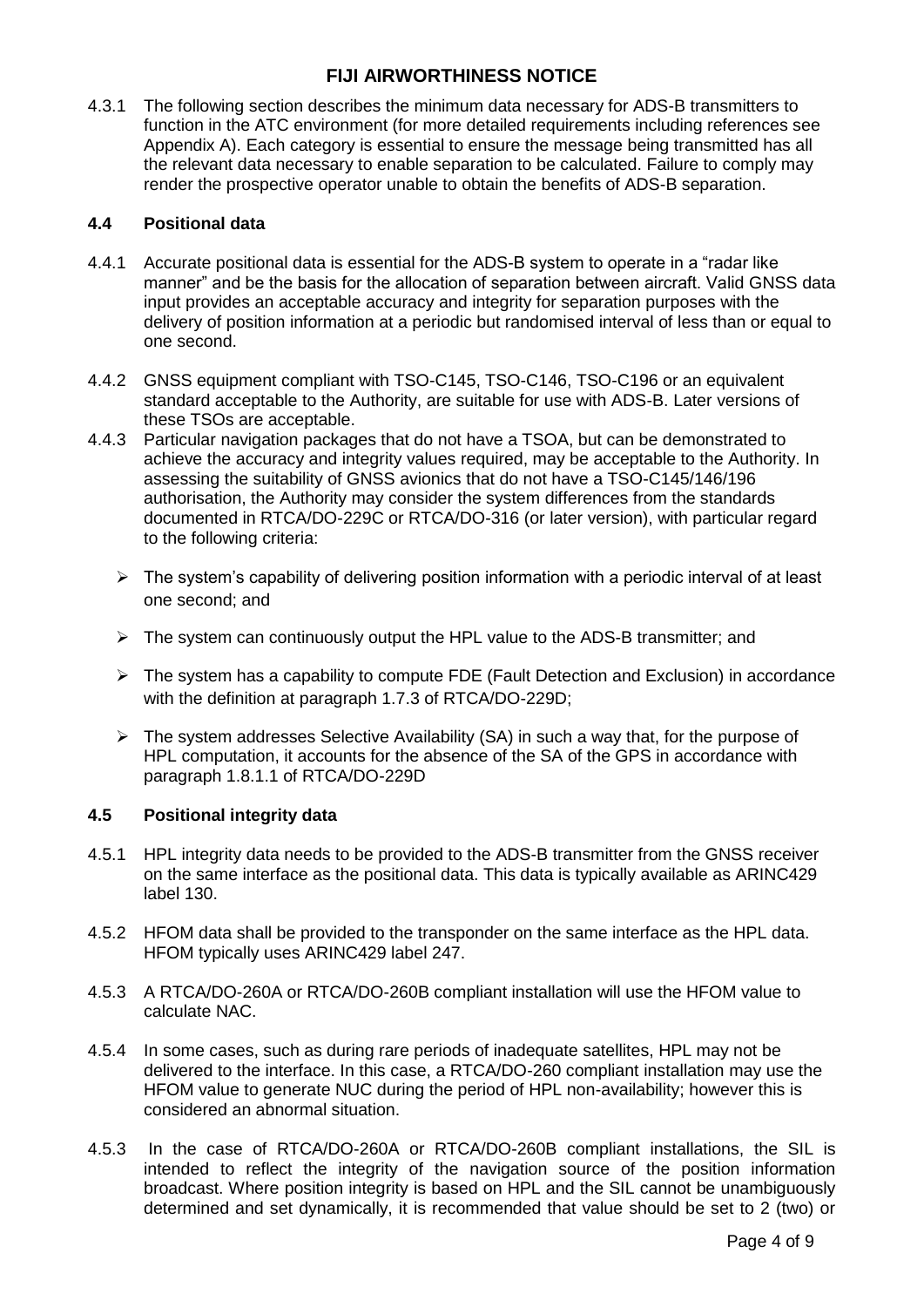the value recommended by the equipment manufacturer. During periods where HPL is not available, the NIC should be set to 0 (zero), and the NAC should reflect the accuracy of the broadcast position.

#### **4.6 Pressure altitude**

4.6.1 Pressure altitude provided to transponders is to be in accordance with existing requirements for ATC transponders; 7.62 metre (25 foot) altitude encoding shall be used. This data is typically available on ARINC429 label 203.

#### **4.7 Identity**

- 4.7.1 Identity information, that is the aircraft flight identification (Flight ID) or aircraft registration mark, is to be provided to the transponder so that the information is identical to the filed flight plan. This information is normally entered by the flight crew prior to each flight utilizing either;
	- $\triangleright$  a flight management system; or
	- $\triangleright$  a pilot control panel;

For aircraft which always operates with the same Flight ID (e.g. using aircraft registration mark as a callsign), this may be programmed into equipment at installation.

#### **4.8 ADS-B data sources (Desirable)**

- **4.8.1 GNSS altitude**. GNSS altitude should be provided from an approved GNSS receiver to the ADS-B transmitter. Typically this data is available as HAE, ARINC 429 label 370 or MSL, ARINC 429 label 076.
- **4.8.2 Vertical rate (GNSS or Barometric).** Vertical rate may be provided from either a GNSS receiver or from a pressure source:
	- $\triangleright$  GNSS vertical rate should be provided from an approved GNSS receiver, and is typically available as ARINC429 label 165; or
	- $\triangleright$  Barometric vertical rate. Barometric (BARO) vertical rate is typically available as ARINC 429 label 212.

Note: The most accurate source should be used.

- **4.8.3 Velocity Information**. Ground speed from an approved GNSS receiver in the form of East/West Velocity and North/South Velocity should be provided. This would be typically available as ARINC429 label 174.
- **4.8.4 SPI Indication**. For ATC transponders, the SPI capability is integrated into the transponder functionality and is controlled from the transponder control panel. For non transponder implementations, a discrete input or a control panel may be provided to trigger the SPI indication.
- **4.8.5 Emergency indicator**. For ATC transponders the emergency declaration capability is integrated into the transponder functionality and is controlled from the transponder control panel. For non transponder implementations a discrete input or a control panel may be provided to trigger the emergency and/or to indicate the type of emergency.

#### *5 DESIGN, DEVELOPMENT AND APPROVAL OF AIRCRAFT MODIFICATIONS*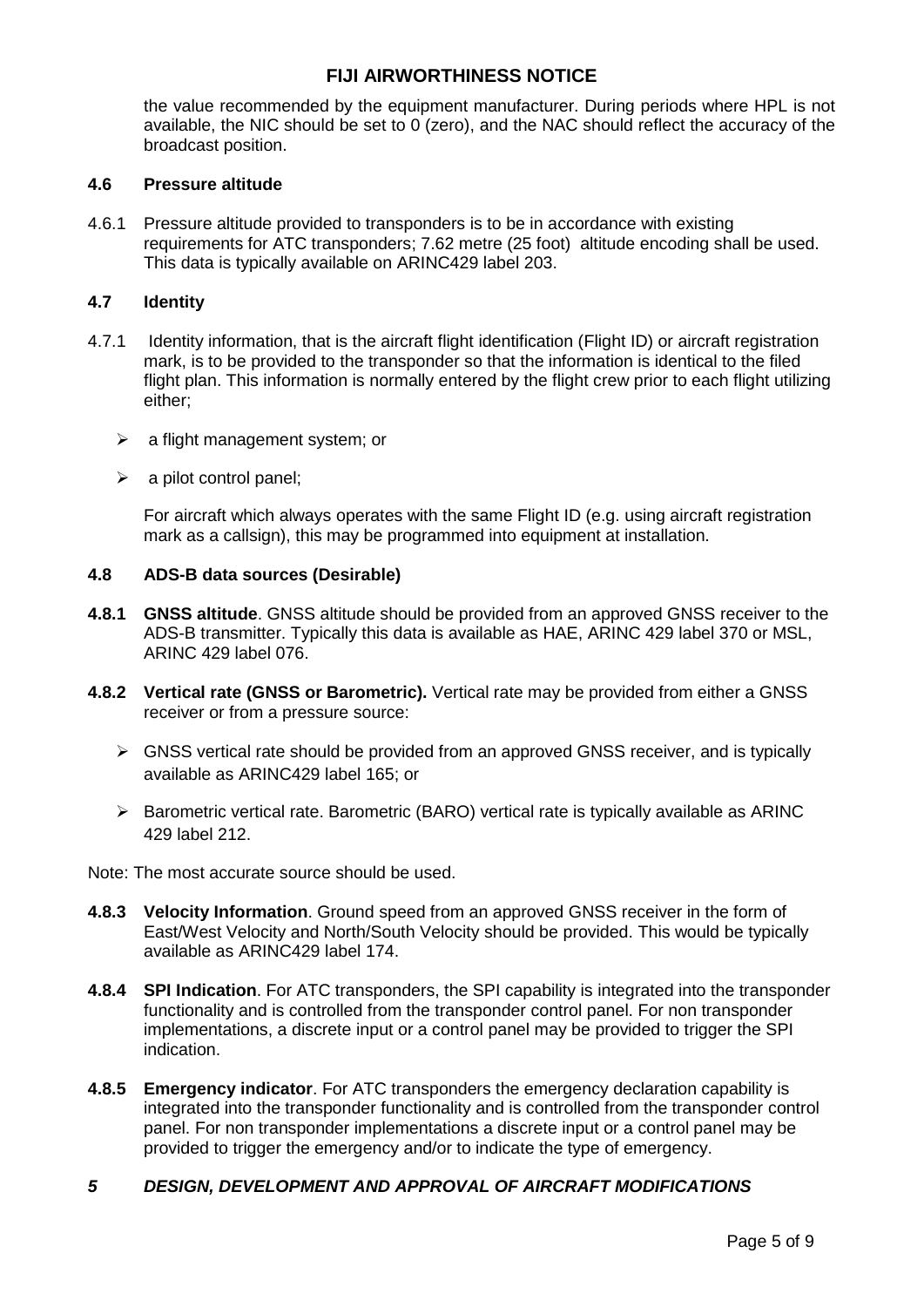#### **5.1 Compliance**

- 5.1.1 When utilising this guidance material for the approval of an ADS-B installation, the following need to be considered:
	- $\triangleright$  The applicant will need to submit, to the Authority, a compliance statement that shows how the criteria of this guidance material has been satisfied, together with evidence resulting from the activities described in this section.
	- $\triangleright$  Compliance with the airworthiness requirements for intended function and safety may be demonstrated by equipment qualification, safety analysis of the interface between the ADS-B equipment and data sources, equipment cooling verification and ground tests. To support the approval application, design data will need to be submitted showing that the requirements for ADS-B operation have been complied with.
	- $\triangleright$  The safety analysis of the interface between the ADS-B system and its data sources should show no unwanted interaction under normal or fault conditions.
- 5.1.2 FAA AC 120-86 and AC 20-165 provide additional guidance by providing general information and acceptable methods of compliance for the certification, airworthiness, and operational approval of certain aircraft surveillance systems and selected associated aviation applications.
- 5.1.3 A self-evaluation checklist to assist in determining compliance is included at Appendix B to this Airworthiness Notice.

#### **5.2 Functional Testing**

- 5.2.1 Testing of the installed system either on ground or in flight, is intended to confirm:
	- $\triangleright$  system operation;
	- $\triangleright$  that the aircraft derived data in the transmitted messages, including integrity data, is correct; and
	- $\triangleright$  correct functioning of installed system fault detectors.
- 5.2.2 Whilst some of the functionality for ADS-B out applications may be demonstrated by ground testing, thorough validation of the installed equipment combination may need a mix of ground and flight tests.

#### **5.3 Flight Manual**

- 5.3.1 The Aircraft Flight Manual (AFM) or the Pilot's Operating Handbook (POH), whichever is applicable, should provide at least a statement that the transponder system(s) complies with the criteria of ICAO Annex 10 Volumes III and IV, Amendment 85 regarding extended squitter and any necessary procedures for expected operations (e.g. the need to enter Identity/Call sign also known as Flight ID) for use with ATC.
- 5.3.2 Crew Operating Instructions for the ADS-B system should emphasize the need to use the ICAO format, as defined in ICAO Doc 4444, for entry of the Flight ID or Registration Mark as applicable to the flight. The shortened format commonly used by airlines (a format used by the International Air Transport Association) is not compatible with the ground systems of the air traffic services.

#### **5.4 Minimum Equipment List (MEL)**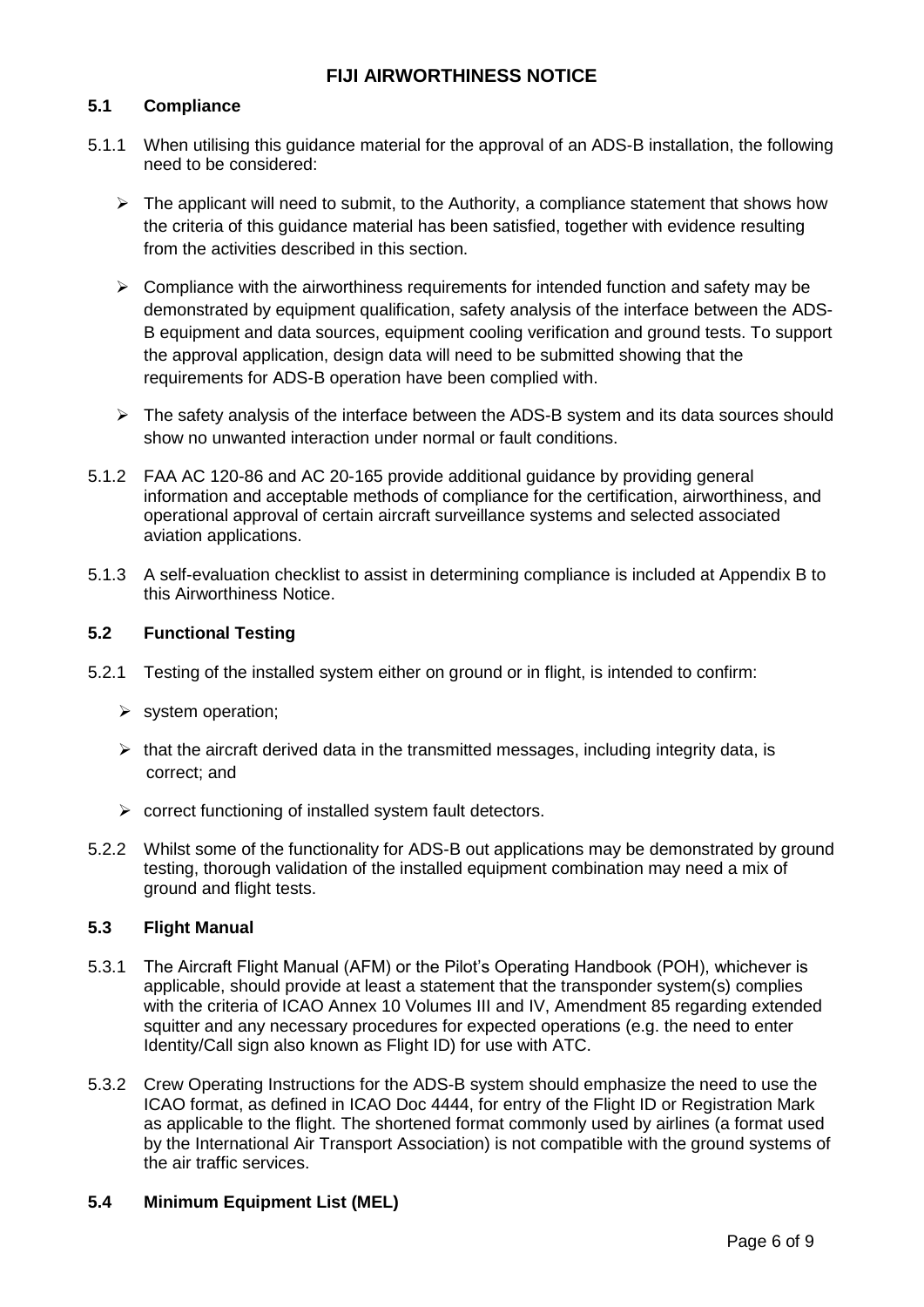5.4.1 The MEL should indicate that ADS-B OUT is mandatory for all operations.

## **5.5 Maintenance**

- 5.5.1 Maintenance tests should include a periodic verification check of aircraft ADS-B data including the ICAO 24 bit aircraft address (also known as the 24-bit Mode S address) using suitable ramp test equipment. A check of the ICAO 24 bit aircraft address should be made in the event of a change of the registration mark of the aircraft (this is always necessary following change in State of registration) or whenever a transponder is replaced. Note: Fiji registered aircraft are allocated a 24-bit address by the Authority at time of registration.
- 5.5.2 Where possible, maintenance tests should check the correct functioning of system fault detectors.
- 5.5.3 The maximum period between ADS-B maintenance tests of the ADS-B transmitter should be the same as for ATC transponders and all transponders fitted to the aircraft should be checked.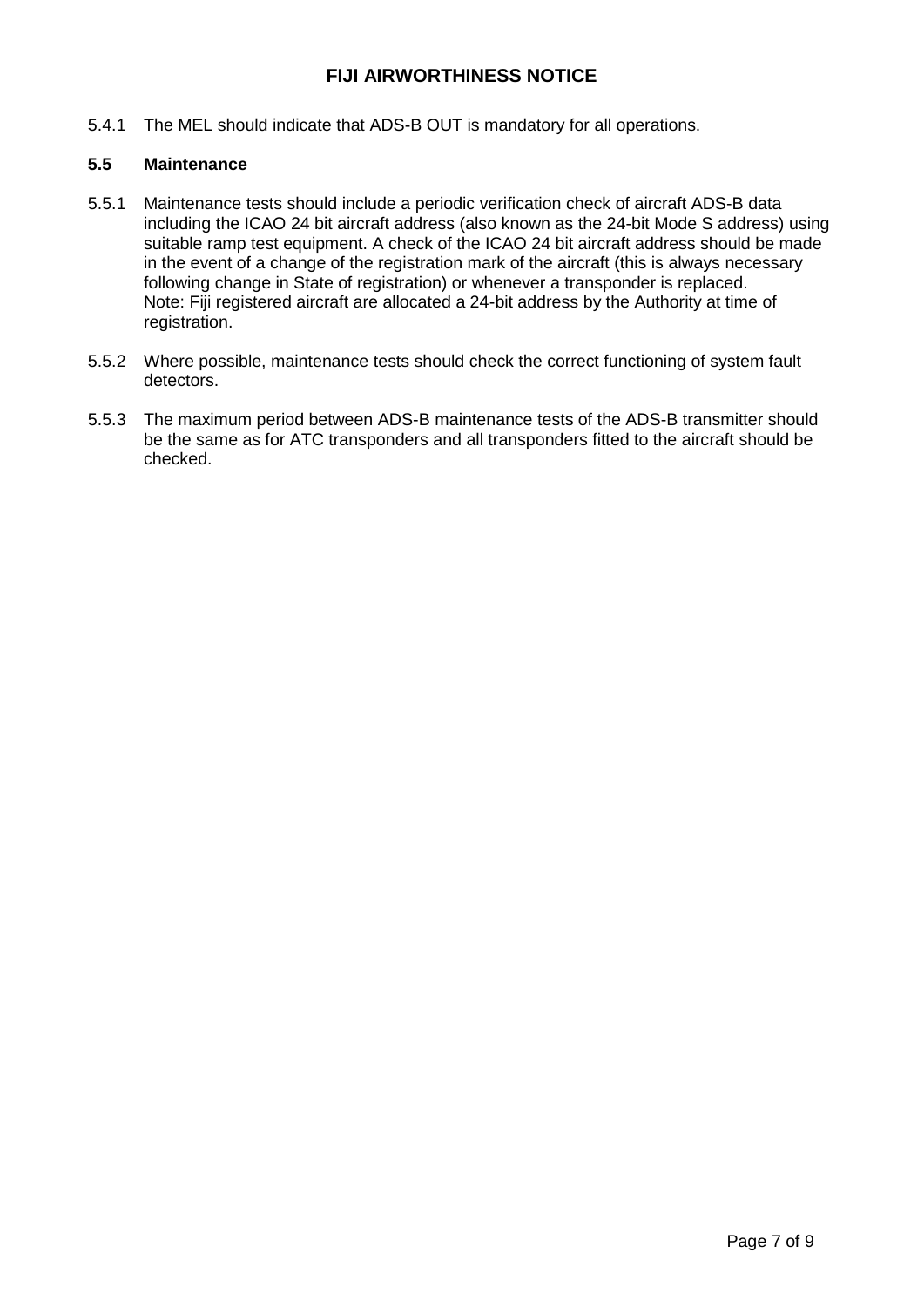# **APPENDIX A**

#### **REFERENCES**

| Source      | Title                                        | Reference       | Version        | Date        |
|-------------|----------------------------------------------|-----------------|----------------|-------------|
| <b>CAAF</b> | Fiji Air Navigation Regulations 1981         | ANR 23 Scale Z  | Batch 2 & 3    | Nov 2009    |
| CASA        | Airworthiness Approval of Airborne Automatic | $AC 21-45(1)$   |                | Feb 2012    |
|             | Dependant Surveillance - Broadcast           |                 |                |             |
|             | Equipment                                    |                 |                |             |
| CASA        | Aircraft Equipment - basic operational       | CAO 20.18       |                | 23 Aug 2012 |
|             | requirements                                 |                 |                |             |
| <b>FAA</b>  | TSO for Mode S Extended Squitter             | <b>TSO-C112</b> | d              | 6 June 2011 |
| <b>FAA</b>  | TSO for Airborne Navigation Sensors using    | <b>TSO-C145</b> | $\mathbf{C}$   | 2 May 2008  |
|             | GPS Augmented by Satellite Based             |                 |                |             |
|             | <b>Augmentation System</b>                   |                 |                |             |
| <b>FAA</b>  | TSO for Stand-Alone Airborne Navigation      | <b>TSO-C146</b> | $\mathbf{c}$   | 09 May 2008 |
|             | Equipment using The Global Positioning       |                 |                |             |
|             | System Augmented by The Satellite based      |                 |                |             |
|             | <b>Augmentation System</b>                   |                 |                |             |
| <b>FAA</b>  | TSO for Extended Squitter Automatic          | <b>TSO-C166</b> | a              | 21 Dec 2006 |
|             | Dependant Surveillance - Broadcast (ADS-B)   |                 | b              | 02 Dec 2009 |
|             | and Traffic Information Service – Broadcast  |                 |                |             |
|             | (TIS-B) Equipment Operating on the radio     |                 |                |             |
|             | Frequency of 1090 MHz                        |                 |                |             |
| <b>FAA</b>  | TSO for Avionics supporting Automatic        | <b>TSO-C195</b> |                |             |
|             | Dependant Surveillance - Broadcast (ADS-B)   |                 | a              | 29 Feb 2012 |
|             | Aircraft Surveillance Applications (ASA)     |                 |                |             |
|             | Airworthiness Approval of Automatic          |                 |                |             |
| <b>FAA</b>  | Dependant Surveillance - Broadcast (ADS-B)   | $AC 20-165A$    |                | 07 Nov 2012 |
|             | Out Systems in aircraft                      |                 |                |             |
| <b>ICAO</b> | Technical Provisions for Mode S Services and | Doc 9871        | $\overline{2}$ | 2012        |
|             | <b>Extended Squitter</b>                     |                 |                |             |
| <b>EASA</b> | Acceptable Means of Compliance               | AMC 20-24       |                | 02 May 2008 |